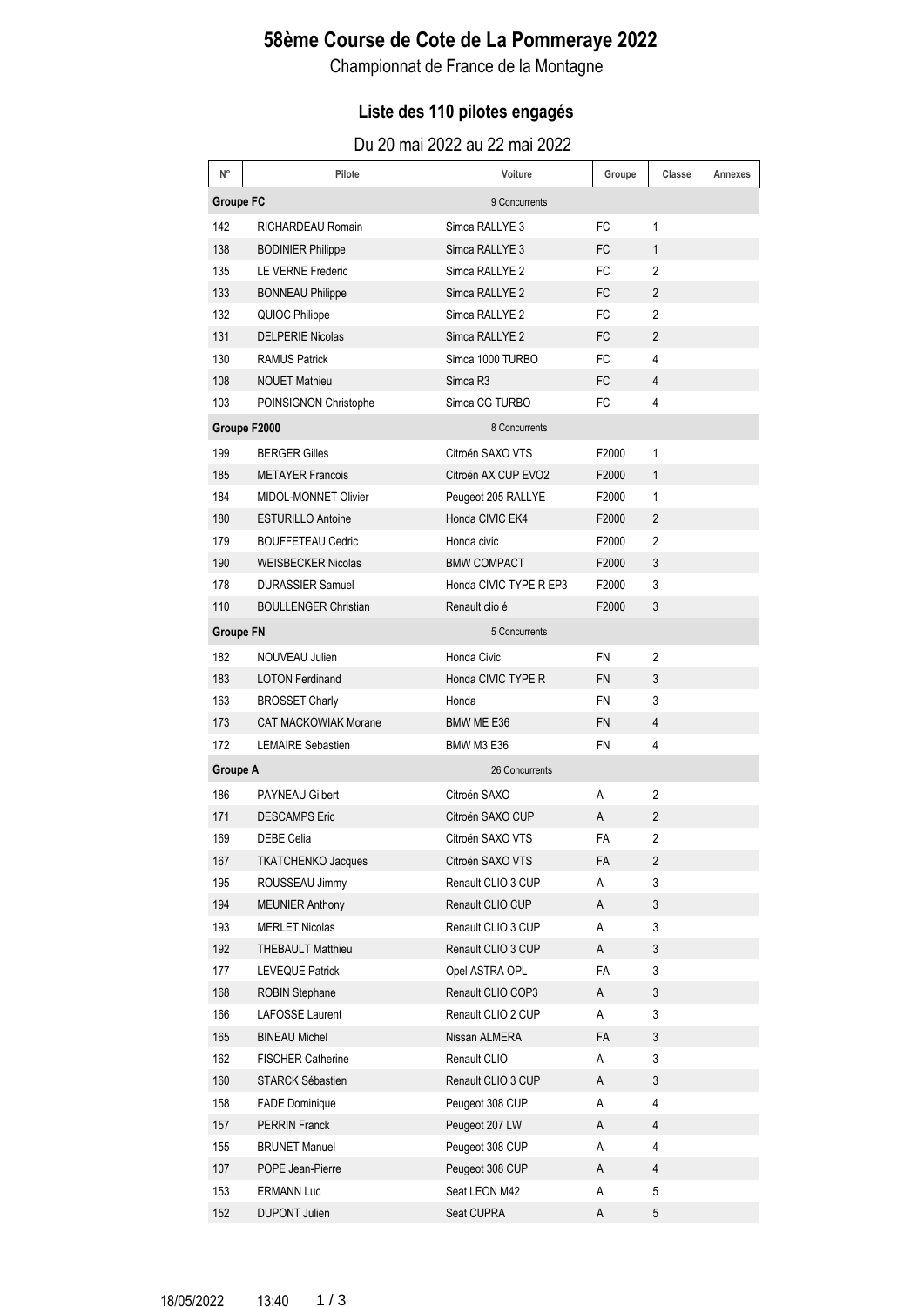## **58ème Course de Cote de La Pommeraye 2022**

Championnat de France de la Montagne

### **Liste des 110 pilotes engagés**

| N°               | Pilote                     | Voiture                   | Groupe      | Classe                  | Annexes |
|------------------|----------------------------|---------------------------|-------------|-------------------------|---------|
| 150              | <b>SAHOUI Abel</b>         | Seat LEON SUPERCOPA MK    | FA          | 5                       |         |
| 147              | <b>COURTOIS Remi</b>       | Seat LEON CUPRA MK3       | A           | 5                       |         |
| 146              | <b>GRANIER Nicolas</b>     | Seat CUP RACER MK3        | A           | 5                       |         |
| 145              | <b>BERNARD Sarah</b>       | Seat LEON MK3             | A           | 5                       |         |
| 111              | <b>DODILLE Aurore</b>      | Seat LEON SUPERCOPA       | A           | 5                       |         |
| 109              | <b>BOUHIN Geoffroy</b>     | Seat LEON CUPRA MK3       | A           | 5                       |         |
| <b>Groupe GT</b> |                            | 5 Concurrents             |             |                         |         |
| 141              | <b>LAFOSSE Elodie</b>      | Lotus EXIGE               | GT          | 1                       |         |
| 214              | <b>MORILLEAU Bernard</b>   | Lotus                     | GT          | $\overline{2}$          |         |
| 140              | <b>SANTARELLI Frederic</b> | PORSCHE 911 TURBO         | GT          | 2                       |         |
| 104              | <b>DUBOIS Anthony</b>      | Renault ALPINE A110       | GT          | $\overline{2}$          |         |
| 102              | <b>DOSIERES Francis</b>    | Renault ALPINE A110       | GT          | $\overline{2}$          |         |
|                  | <b>Groupe GTTS</b>         | 12 Concurrents            |             |                         |         |
| 126              | <b>GODET Jean-Michel</b>   | MITJET 1400               | <b>GTTS</b> | 1                       |         |
| 125              | LESTIENNE Jean-Michel      | MITJET 1400               | <b>GTTS</b> | $\mathbf{1}$            |         |
| 123              | MAUREL Jean-Jacques        | Peugeot RCZ CUP           | <b>GTTS</b> | 2                       |         |
| 122              | <b>THIEBAUD Patrick</b>    | Citroën RCZ               | <b>GTTS</b> | $\mathbf{2}$            |         |
| 121              | <b>TIERCE Thierry</b>      | Seat CUPRA MK 3TCR        | <b>GTTS</b> | 3                       |         |
| 105              | <b>GARCIA Stephane</b>     | Audi RS3 LMS TCR          | <b>GTTS</b> | 3                       |         |
| 119              | <b>GANDOLFO Jean Marc</b>  | Porsche 997 GT3           | <b>GTTS</b> | 4                       |         |
| 118              | <b>MARION Philippe</b>     | Porsche GT3 CUP           | <b>GTTS</b> | 4                       |         |
| 116              | <b>BEAL Pierre</b>         | Volvo SILHOUETTE TC 10 S6 | <b>GTTS</b> | 4                       |         |
| 112              | <b>SCHMITTER Philippe</b>  | Renault RS01              | <b>GTTS</b> | 4                       |         |
| 106              | <b>POINSIGNON Yannick</b>  | <b>BMW M3 E92</b>         | <b>GTTS</b> | 4                       |         |
| 101              | <b>GARCES Ronald</b>       | LAMBORGHINI HURACAN ST    | <b>GTTS</b> | 4                       |         |
| <b>Groupe CM</b> |                            | 19 Concurrents            |             |                         |         |
| 99               | <b>ISABELLE Gilbert</b>    | Silver Car                | <b>CM</b>   | <b>CM</b>               |         |
| 82               | <b>THOMAS Emilien</b>      | Tracking RCO 1            | <b>CM</b>   | <b>CM</b>               |         |
| 81               | <b>ADOIR Julien</b>        | Tracking                  | <b>CM</b>   | <b>CM</b>               |         |
| 78               | PASTEAU Tony               | Speedcar                  | CM          | <b>CM</b>               |         |
| 66               | <b>TAPONARD Simon</b>      | Tracking RC01 B           | <b>CM</b>   | <b>CM</b>               |         |
| 65               | TISSOT Jean-Marc           | BRC 49 EVO                | CM          | CM                      |         |
| 64               | <b>MENDES Matheo</b>       | SYLVER CAR S2F            | CM          | CM                      |         |
| 61               | <b>DOJAT Maxime</b>        | Tracking RC 01B           | ${\sf CM}$  | <b>CM</b>               |         |
| 98               | LOUVET Jean Jacques        | Norma M20 FC              | CN          | $\overline{2}$          |         |
| 77               | <b>GALLO Fabrice</b>       | <b>NORMAFC</b>            | <b>CN</b>   | $\overline{2}$          |         |
| 76               | <b>BOST Julien</b>         | NORMA M20FC               | CN          | $\overline{2}$          |         |
| 75               | <b>MOYON Sylvain</b>       | Honda NORMA M20F          | CN          | 2                       |         |
| 74               | PEREIRA Dimitri            | Norma M20FC               | CN          | 2                       |         |
| 73               | <b>TOURILLON Robert</b>    | NORMA M20FC               | CN          | $\overline{\mathbf{c}}$ |         |
| 72               | <b>LECERF Eric</b>         | NORMA M20 FC              | CN          | $\overline{2}$          |         |
| 54               | LE BELLER Anthony          | Norma M20 FC              | CN          | $\overline{\mathbf{c}}$ |         |
| 53               | <b>BERREUR Olivier</b>     | Norma M20 F               | <b>CN</b>   | 3                       |         |
| 52               | DODILLE Sylvain            | NORMA M20 FC              | CN          | 3                       |         |
| 4                | PETIT Kevin                | Norma M20 FC              | CN          | $\ddot{}$               |         |
| <b>Groupe DE</b> |                            | 17 Concurrents            |             |                         |         |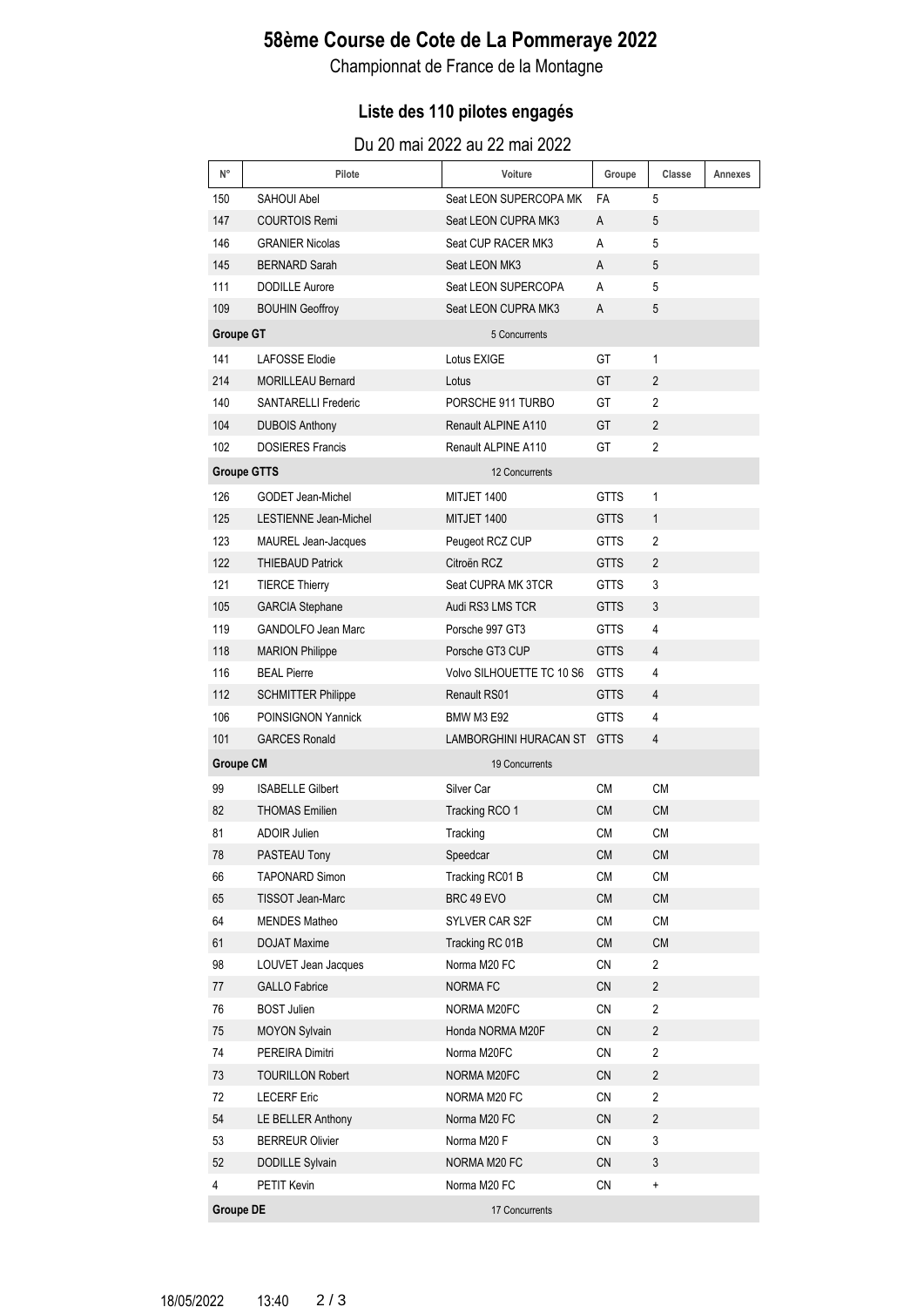## **58ème Course de Cote de La Pommeraye 2022**

Championnat de France de la Montagne

### **Liste des 110 pilotes engagés**

| $N^{\circ}$    | Pilote                          | Voiture                     | Groupe            | Classe         | Annexes |
|----------------|---------------------------------|-----------------------------|-------------------|----------------|---------|
| 71             | <b>LETOUZE Romain</b>           | LETOUZE F2 LRJ GARANCE      | <b>DE</b>         | $\mathbf{1}$   |         |
| 69             | <b>FRANCE Michael</b>           | DALLARA F304                | DE                | $\mathbf{1}$   |         |
| 68             | NICOL John                      | DALLARA F392                | DE.               | 2              |         |
| 97             | <b>BEAUVOIR Bruno</b>           | <b>Renault Tatuus</b>       | <b>DE</b>         | $\overline{7}$ |         |
| 55             | CHAUDET Julien                  | TATUUS FR 2000              | <b>DE</b>         | $\overline{7}$ |         |
| 50             | <b>FREMONT Sebastien</b>        | <b>Renault TATUUS</b>       | <b>DE</b>         | $\overline{7}$ |         |
| 49             | PETIT Julien                    | TATUUS FORMULE 2.0          | DE.               | $\overline{7}$ |         |
| 47             | <b>NEIS Nicolas</b>             | Renault FORMULA 2.0         | DE.               | $\overline{7}$ |         |
| 45             | <b>ERRARD</b> Frederic          | TATUUS FR 2000              | <b>DE</b>         | 7              |         |
| 42             | <b>UNY Antoine</b>              | Renault TATUUS FORMULE 2    | DE.               | $\overline{7}$ |         |
| 41             | <b>TOGNET-BRUCHET Baptiste</b>  | <b>TATUUS FR 2013</b>       | DE.               | $\overline{7}$ |         |
| 57             | <b>CAMMARES Marie</b>           | <b>TATUUS FORMULA 4C</b>    | DE                | 4              |         |
| 51             | <b>BEZINAUD David</b>           | DALLARA 397 EVO 98          | <b>DE</b>         | <b>5S</b>      |         |
| 36             | <b>LEBOT Clement</b>            | DALLARA F308                | <b>DE</b>         | 5S             |         |
| 35             | <b>BREDA</b> Emeline            | Mercédès DALLARA F311       | DE                | <b>5S</b>      |         |
| 34             | <b>TAVIAUX Benoit</b>           | DALLARA F305 EVO 307        | <b>DE</b>         | <b>5S</b>      |         |
| 30             | PONCHANT Fabien                 | <b>TATUS FORMULA MASTER</b> | DE.               | 8              |         |
|                | <b>Groupe E2SC</b>              | 9 Concurrents               |                   |                |         |
| 25             | <b>PETIT Axel</b>               | NOVA PROTO NP 03            | E <sub>2</sub> SC | 1A             |         |
| 24             | <b>THIEVANT Francois-Xavier</b> | <b>NOVA PROTO NP03</b>      | E <sub>2</sub> SC | 1A             |         |
| 14             | <b>VERMEILLE Xavier</b>         | Honda NORMA M20F            | E <sub>2</sub> SC | 2A             |         |
| 6              | <b>GUDET Cindy</b>              | REVOLT 2P0                  | E <sub>2</sub> SC | 2A             |         |
| 16             | <b>RITCHEN Billy</b>            | PROTO NP01                  | E <sub>2</sub> SC | 3A             |         |
| 9              | <b>FRANTZ Cyrille</b>           | OSELLA PA 30T               | E <sub>2</sub> SC | 3A             |         |
| 5              | <b>COTLEUR Maxime</b>           | Norma M20 FC                | E <sub>2</sub> SC | 3A             |         |
| 3              | <b>BOURGEON Fabien</b>          | <b>REVOLT 3PO</b>           | E <sub>2</sub> SC | 3A             |         |
| $\overline{2}$ | <b>CHAMBEROD Damien</b>         | Norma M20FC                 | E <sub>2</sub> SC | 3A             |         |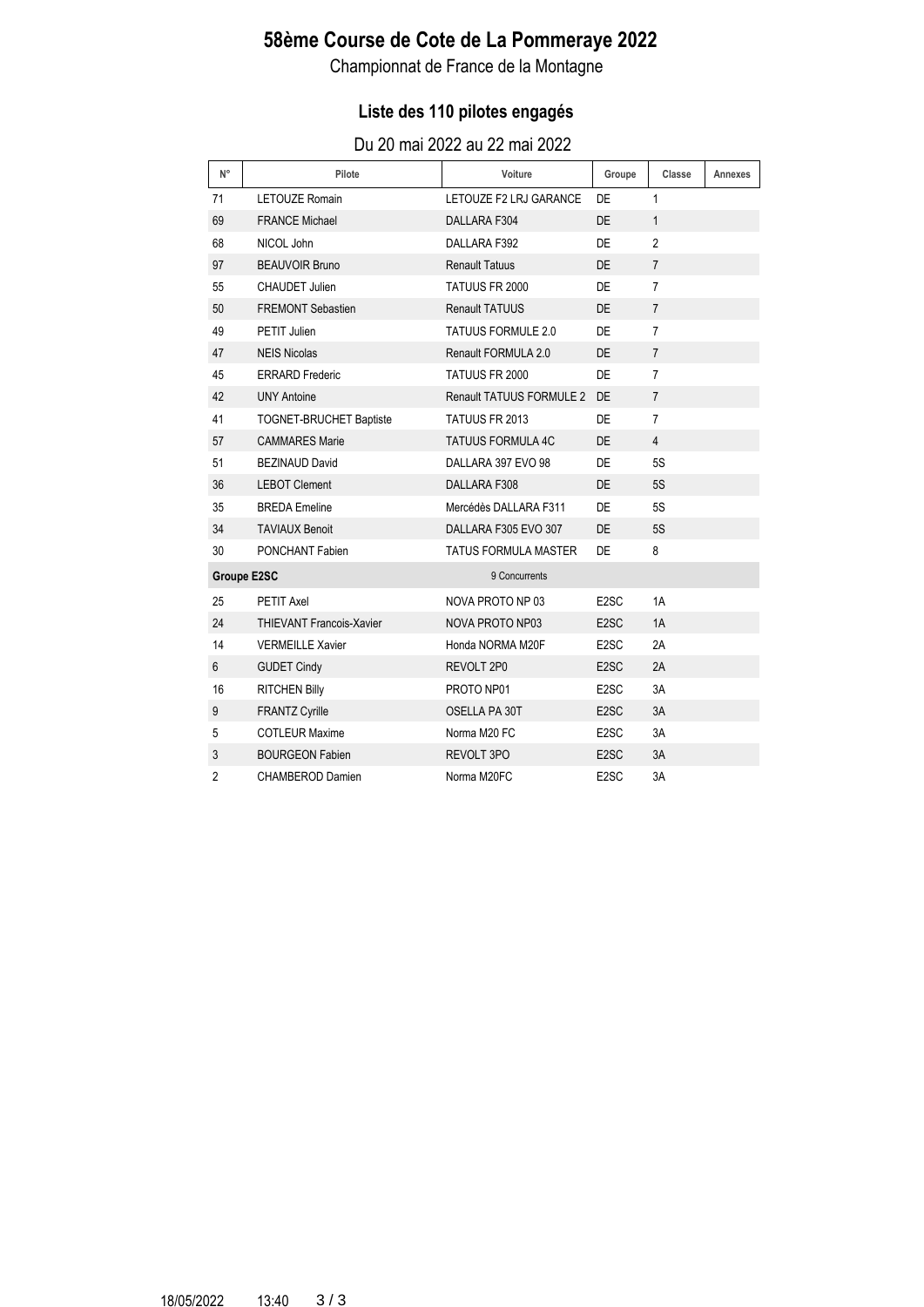# **3ème Course de Côte VHC La Pommeraye**

### **Liste des 10 pilotes engagés**

| $N^{\circ}$      | Pilote                      | Voiture               | Groupe         | Classe          | Annexes |
|------------------|-----------------------------|-----------------------|----------------|-----------------|---------|
| Groupe 2         |                             | 1 Concurrent          |                |                 |         |
| 358              | <b>GINEL Philippe</b>       | Simca RALLYE 3        | $\overline{2}$ | C <sub>3</sub>  |         |
| Groupe 4         |                             | 2 Concurrents         |                |                 |         |
| 341              | <b>BRISARD Jean Marie</b>   | Renault ALPINE A110   | 4              | <b>B5</b>       |         |
| 343              | DEBAUDE Jean                | Chevrolet Corvette C3 | 4              | B <sub>8</sub>  |         |
| Groupe 5         |                             | 2 Concurrents         |                |                 |         |
| 357              | <b>LEJEUNE Gabriel</b>      | <b>JIDE ORIGINAL</b>  | 5              | <b>B5</b>       |         |
| 351              | <b>ALMERAS Jean-Marie</b>   | Porsche Porsche 935   | 5              | C <sub>6</sub>  |         |
| Groupe 6/7       |                             | 1 Concurrent          |                |                 |         |
| 356              | <b>LOUIS Daniel</b>         | GERBIRB08             | 6/7            | C <sub>3</sub>  |         |
| Groupe 8/9       |                             | 1 Concurrent          |                |                 |         |
| 354              | <b>TOUPENCE Roger-Serge</b> | Peugeot FORMULE JPE   | 8/9            | C <sub>4</sub>  |         |
| Groupe C         |                             | 1 Concurrent          |                |                 |         |
| 353              | <b>BOUVIER Christian</b>    | <b>LUCCHINI SP90</b>  | $\mathsf{C}$   | JD <sub>6</sub> |         |
| <b>Groupe DE</b> |                             | 2 Concurrents         |                |                 |         |
| 352              | <b>JOLY Pierre</b>          | <b>MARTINI MK30</b>   | DF             | JD <sub>3</sub> |         |
| 315              | <b>BRISARD Sebastien</b>    | <b>MARTINI MK43</b>   | DE             | JD <sub>5</sub> |         |